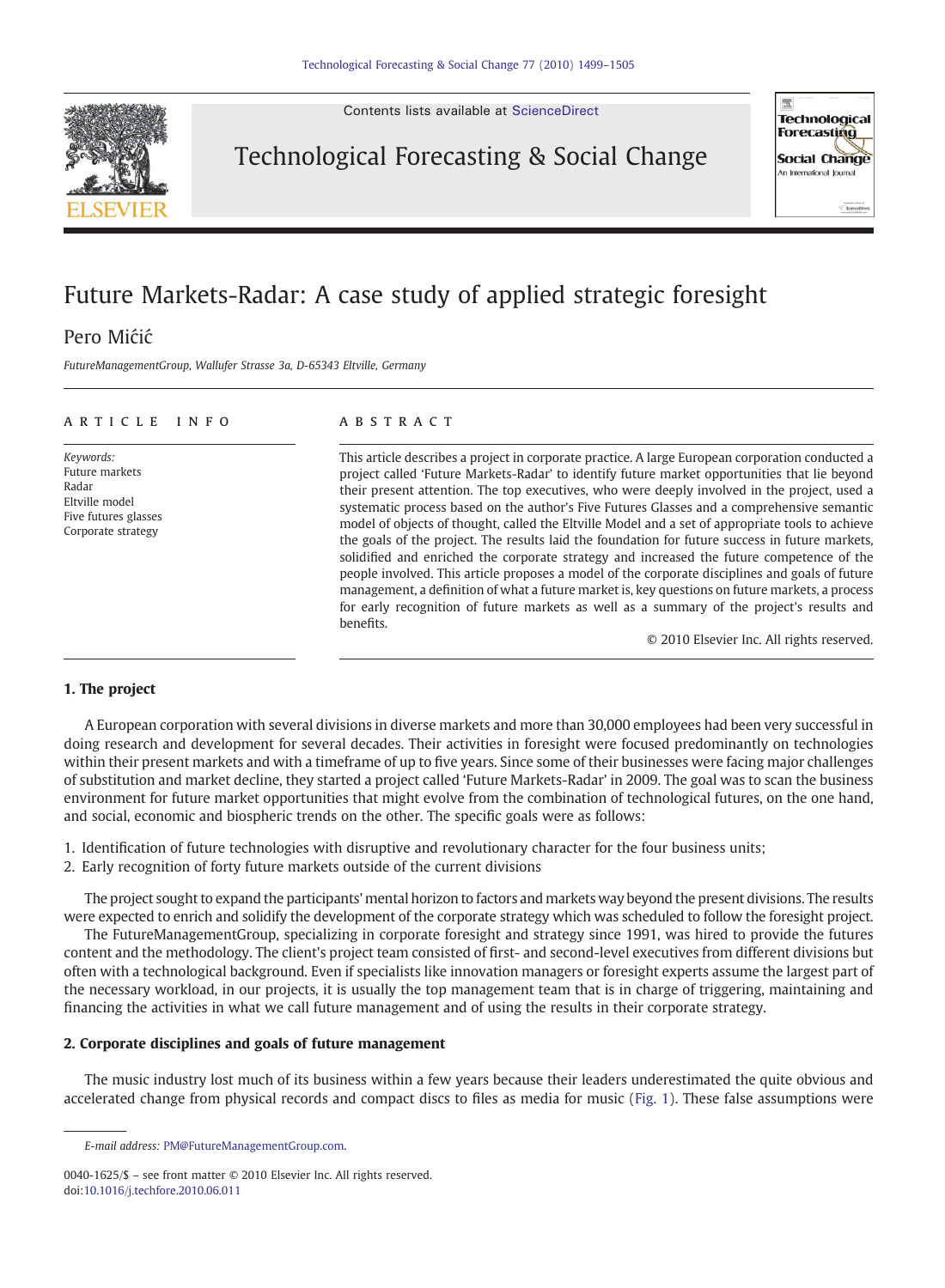<span id="page-1-0"></span>

| <b>Discipline</b>        | <b>Goals 1</b>    | Goal 2            | Goal 3            |
|--------------------------|-------------------|-------------------|-------------------|
| <b>Future markets</b>    | Recognize future  | Research          | Develop           |
|                          | markets early     | future markets    | future markets    |
| <b>Future strategy</b>   | Develop           | Implement         | Support           |
|                          | future strategy   | future strategy   | future strategy   |
| <b>Future competence</b> | Build             | Train             | Energize          |
|                          | future competence | future competence | future competence |

Fig. 1. Corporate disciplines and goals of foresight.

possible despite the fact that there already had been a computer that played music as early as in 1949 [\[1\].](#page--1-0) The leaders of several North American car manufacturers were not able to imagine an alternative future of cars other than the continuation of bigger and more powerful despite the fact that they had the most advanced legislation (the Californian laws for environmentally friendly cars) right under their nose. False assumptions about the evolution and revolution of markets are destroying corporations and jobs.

Our research and experience as futures experts and consultants have shown that people have four basic motives for foresight, which are curiosity, anxiety, fear and the pursuit of happiness. People are curious about things they do not know or interfere with what they do already know. People are anxious that their familiar world could change in a direction that they would not like, which is why they want to scan the environment for such potential changes. We all fear certain events or developments in the future that we think might be disadvantageous and we want to know more about the likelihood and potential impacts. As we know that seeing more of the future can give us advantages, we seek opportunities to become more successful and happier through looking into the future [\[2\]](#page--1-0).

In the world of business leaders, these four motives can be expressed in three disciplines with three respective goals, which lead to nine typical goals of future management activities as shown in the following table.

We prefer to use the term 'future management' instead of 'foresight', since foresight is just one part of the corporate processes and systems to manage the future. The term foresight in its core, meaning to look into the future, does not comprise the entirety of managing the future. This would need additional elements such like vision development and strategy development [\[3\]](#page--1-0).

The project 'Future Markets-Radar' touched on all three disciplines, though. Of course, most of its content, processes, methods, tools and results referred to future markets; nonetheless, the results were to be used in the corporate strategy. With the company's executives participating in the process, the future competence of the organization was to be increased.

#### 3. Future markets

Any work a company does on the future ultimately serves the purpose of recognizing, entering and staying in future markets. Virtually all leading companies have their teams plus internal and external experts to recognize and analyze future markets professionally [\[4\].](#page--1-0) The client in this project did not have a unit that goes beyond the present divisions, neither in terms of time horizon nor in terms of competencies.

#### 3.1. What is a future market?

A future market is a combination of a future solution, e.g., a product or a service, and a future problem or desire for the solution of a problem for which certain people are prepared to pay. The solution and/or the problem are assumed to either grow substantially in significance or to evolve in the future. Examples of future markets include 'exoskeletons' for the handicapped, contact lens displays for the police, holistic personal financial planning advice for top executives or individual medication for schizophrenic people. Both the solutions as well as the problems are subject to trends of various classes. The problems and desires are predominantly subject to social, political and economic trends whereas the solutions are subject to developments in technology and science.

#### 3.2. Key questions on future markets

There are several perspectives and intensities which 'future competent' businesses can use to look at future markets. A series of questions need to be asked to recognize systematically promising markets and compensate for those in decline, as summarized in [Fig. 2.](#page--1-0) Future Markets-Radar comprises Future Markets-Radar B and C.

#### 3.2.1. What are the evolutionary future markets in present fields of business?

Business leaders need to know and assess the future markets that are assumed to evolve in their field of competence and business. Virtually all products and services as well as all problems and desires are subject to change because of trends of all sorts, be they biospheric, political, technological, social or economic. The markets identified here are general future markets. That means